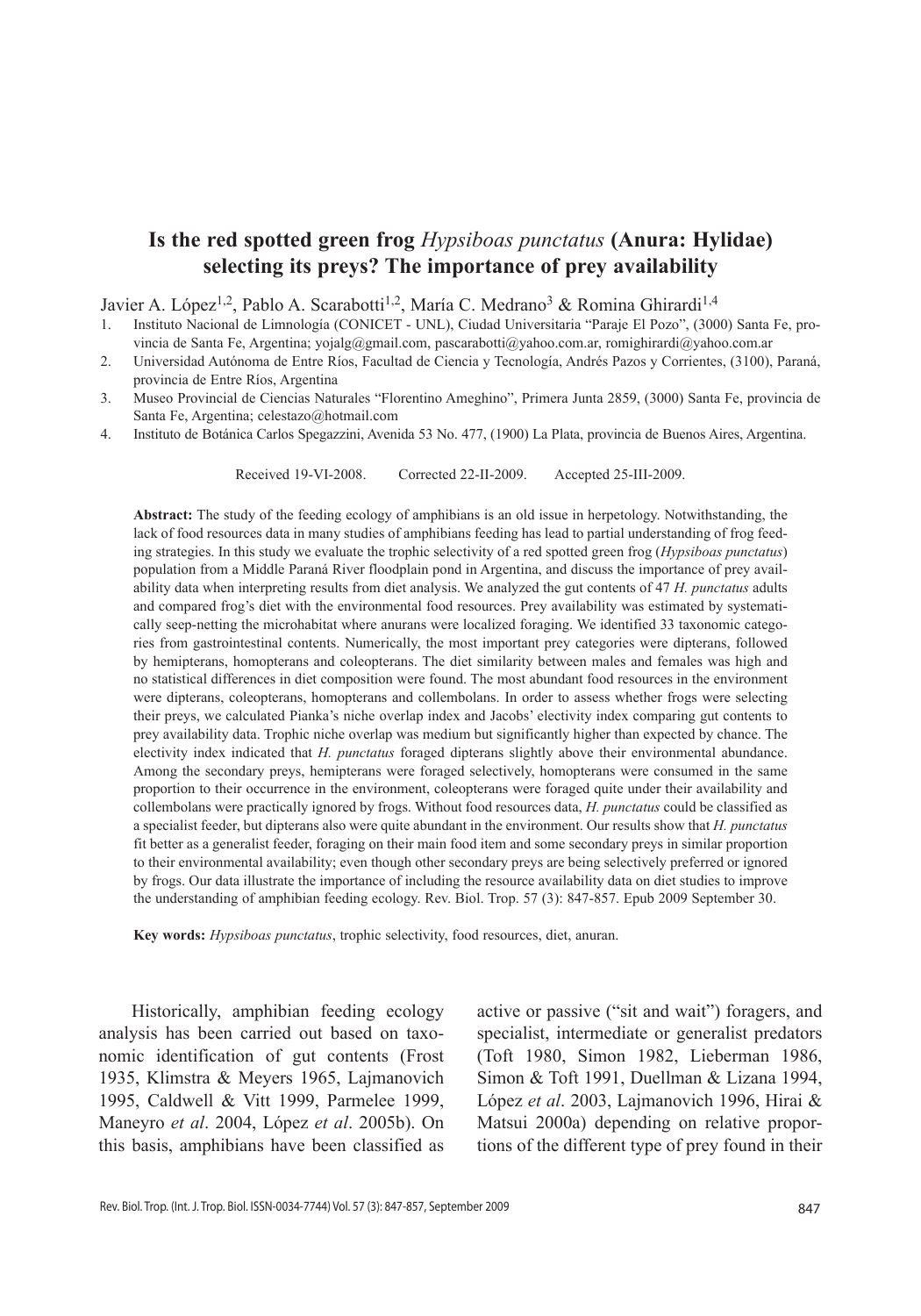gastrointestinal tracts and trophic niche amplitude. Moreover, feeding strategies of this group can show a wide variation when prey differing in quality and abundance, either temporally or spatially, are available (Burton 1976, Krebs 1978, López *et al*. 2005a).

Foraging selectivity is usually defined as any significant deviation in predator diet compared to prey samples taken from habitat used by the predator (Stephens & Krebs 1986). Many factors contribute to selectivity but prey body size is often considered a major determinant (Krebs 1978, Stephens & Krebs 1986). Although feeding habits are an old subject in amphibian natural history studies (Frost 1924, 1935, Hamilton 1930, 1948, Cott 1932, 1934, Korschgen & Moyle 1955), the analysis of environmental prey availability for a better understanding of feeding ecology of this group was recently incorporated on batrachological studies (Hirai & Matsui 2000b, 2001a, Isacch & Barg 2002, Hirai 2004, López *et al*. 2007).

*Hypsiboas punctatus* is a widely distributed Neotropical hylid frog (total range area = 11 306 927km2). This species occurs throughout the Amazon basin in South America, south to the Chaco region of Paraguay and along the banks of the Paraguay-Paraná Rivers in Argentina. It is also present on Trinidad Island, in Trinidad and Tobago (IUCN 2006). On the Paraná River floodplain, *H. punctatus* is usually found calling in lagoons on aquatic grasses, cyperaceous and floating mats of water hyacinth (*Eichhornia crassipes*) and floating primrose-willow (*Ludwigia peploides*). These environments have a rich trophic offer to amphibians, based on abundant insects and other arthropods. Although Gallardo & Varela de Olmedo (1992) discussed some aspects of the ecology of *H. punctatus*, there is only one analysis of the diet of this frog for the Paraná River environments (López *et al*. 2002). In this short communication, López *et al*. (2002) reported a high proportion of dipterans (over 50%) in *H. punctatus* gut contents but suggested a "sit and wait" foraging behaviour for this species without assessing frogs food selection.

The purpose of this study is to describe the diet, compare it to the environmental food resources, and evaluate the trophic selectivity of a *H. punctatus* population inhabiting a fluvial pond of middle Paraná River in Argentina.

## MATERIALS AND METHODS

**Study site:** Sampling was conducted on an alluvial pond of the vast Paraná River floodplain system (38000km2, Neiff 2001), at Sirgandero Island (31°38' S, 60°40' W, 2300ha approximately), near Santa Fe city (Santa Fe province, Argentina). The Paraná River has a complex system of islands, sand bars, tributaries, branches, marshes and ponds, connected at different degrees with the main channel (Neiff 2001, Drago *et al*. 2003). The warmer months are September to February, with a mean annual temperature of 18±1 ºC. Average annual precipitations are slightly below 1000mm and rainfalls concentrates in summer season. The sampled pond was covered by floating mats of water hyacinth (*E. crassipes*) and floating primrose-willow (*L. peploides*). Surroundings were characterized by tall grass wetlands and hydrophilous forests (assemblages of *Salix humboldtiana*, *Tessaria integrifolia*, *Enterolobium contortisiliquum* and *Erithrina crista-galli*).

**Diet analysis:** In April 2004 we collected 47 *H. punctatus* adults (snout-vent length: males, mean=25.9mm, SD=1.91, N=6; females, mean= $26.1$ mm, SD= $1.9$ , N= $41$ ) within two hours after sunset. Specimens were deposited in the herpetological collection of the Instituto Nacional de Limnología (INALI-CONICET-UNL, Santa Fé, Argentina) (Catalog numbers: INALI-HP-1 to INALI-HP-47). In order to determine frogs' diet, digestive tracts contents were analyzed under a stereoscopic dissecting microscope. Each prey was identified to the lowest possible taxonomic level (usually family) and measured using a 0.01 mm precision digital caliper (length and wide at the broader portion of the body). We counted as individuals only preys that still evidenced key structures for identification (heads, elytra, jaws, and the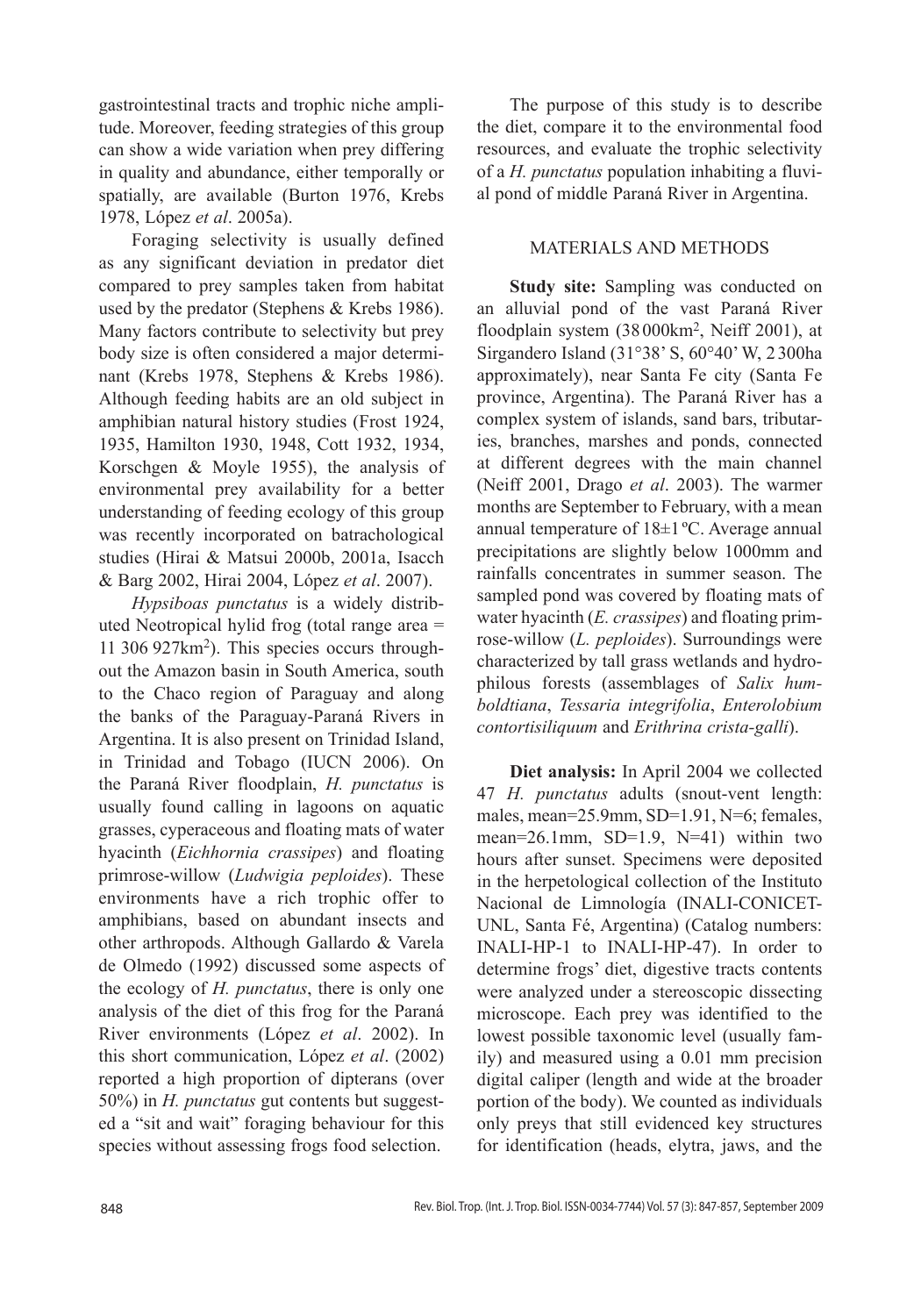like). Volume for each order of prey item was estimated using the ellipsoid formula (see Dunham 1983). For each taxon, frequency of occurrence (FO) was calculated according to the formula of Lescure (1971). Most papers on feeding ecology use prey number (N), volume (V), or frequency of occurrence separately to analyze frog diet. In this work we calculated values of the relative importance index (IRI) (Pinkas *et al*. 1971) that combine the three measurements mentioned above to determine each prey category contribution to the diet (Lajmanovich 1995). As this index gives a value with no maximum limit, we transformed quantitative results into percentages (IRI%) to allow an easier interpretation (López *et al*. 2007).

**Food resources samples:** Arthropods abundances were estimated by entomological sweep-net sampling (Hirai & Matsui 2000a, 2001b). Netting was carried out in two sevenminutes zigzag transects through *H. punctatus* foraging microhabitats at the same night in which frogs were manually captured. Data of the two sweep-net transects were combined for the analysis.

**Trophic selectivity analysis:** We evaluated diet composition similarity between males and females with Pianka's niche overlap index (Ojk) and Chi Square test (López *et al*. 2005b). Pianka's niche overlap index (Pianka 1974) also was used to compare the diet of frogs with environmental prey availability. To determine whether measured overlap and Chi Square values differed from what would be expected by chance, we performed a randomization analysis through the EcoSim software (Gotelli & Entsminger 2003). EcoSim performs Monte Carlo randomizations to create ''pseudo-communities'' (Pianka 1986), and then statistically compares the patterns in these randomized communities with those in the real data matrix. In this analysis, the values of the original matrix were randomized 1 000 times and the niche breadth was retained. We also calculated Jacobs' selectivity index (D) and compared the results for the more abundant arthropods in the environment and frogs' gut contents (Jacobs 1974). Additionally, we tested the differences in relative abundances of the more important preys between environment and frogs' diet with a Z Test (Filipello & Crespo 1994, Sokal & Rohlf 1995).

## **RESULTS**

The most abundant prey on gut contents were also the most important diet items following IRI values (Table 1). From the 33 prey items determined in the frog diet, dipterans

| Prey categories | Frogs' diet    |                |       | Food availability | Jacobs' index |           |
|-----------------|----------------|----------------|-------|-------------------|---------------|-----------|
|                 | N              | FO             | IRI%  | N                 | D             | orders' D |
| Insecta         | 198            |                | 96.43 | 3788              |               |           |
| Protura         |                |                |       | 1                 |               | $-1$      |
| Protura n.i.    |                |                |       | л.                | $-1$          |           |
| Collembola      | $\overline{c}$ |                | 0.16  | 494               |               | $-0.87$   |
| Poduridae       |                |                |       | 6                 | $-1$          |           |
| Entomobryidae   | 2              | $\overline{2}$ | 0.16  | 429               | $-0.85$       |           |
| Sminthuridae    |                |                |       | 59                | $-1$          |           |
| Orthoptera      | 2              |                | 2.23  | 207               |               | $-0.70$   |
| Orthoptera n.i. | 2              | 2              | 2.23  | 4                 | 0.81          |           |
|                 |                |                |       |                   |               |           |

TABLE 1 *Comparison between* H. punctatus *diet and environmental food resources*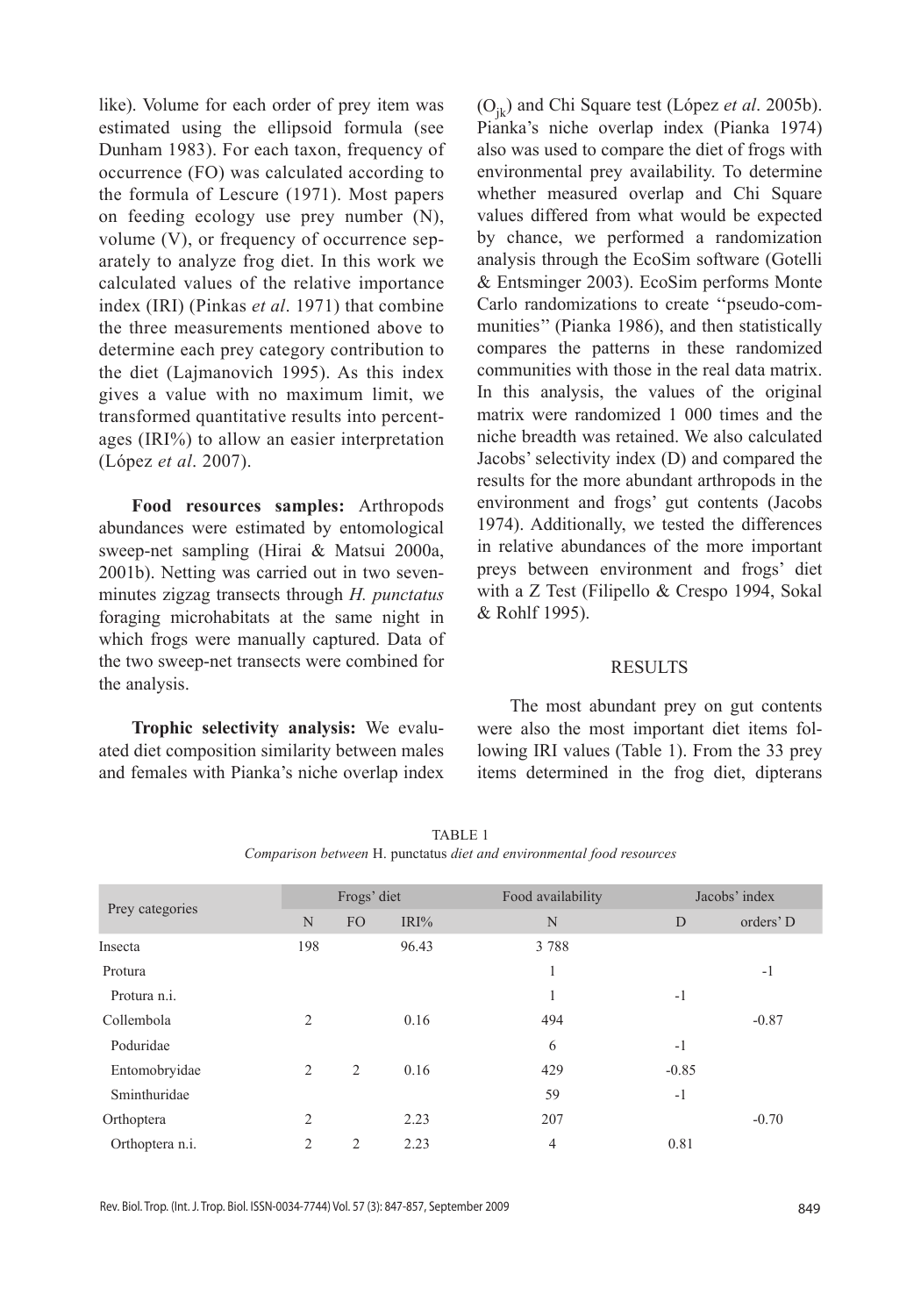|                   | Frogs' diet    |              |          | Food availability |               | Jacobs' index |  |
|-------------------|----------------|--------------|----------|-------------------|---------------|---------------|--|
| Prey categories   | $\mathbf N$    | ${\rm FO}$   | IRI%     | $\mathbf N$       | $\mathbf D$   | orders' D     |  |
| Gryllidae         |                |              |          | 132               | $-1$          |               |  |
| Tettigonidae      |                |              |          | 38                | $-1$          |               |  |
| Acrididae         |                |              |          | 32                | $-1$          |               |  |
| Paulinidae        |                |              |          | $\mathbf{1}$      | $-1$          |               |  |
| <b>Blattaria</b>  |                |              |          | $\mathbf{1}$      |               | $-1$          |  |
| Blattaria n.i.    |                |              |          | $\mathbf{1}$      | $-1$          |               |  |
| Thysanoptera      |                |              |          | 245               |               | $-1$          |  |
| Thysanoptera n.i. |                |              |          | 245               | $-1$          |               |  |
| Trichoptera       | $\overline{4}$ |              | 0.38     |                   |               |               |  |
| Trichoptera n.i.  | $\overline{4}$ | $\sqrt{2}$   | 0.38     |                   | $\mathbf{1}$  | $\mathbf{1}$  |  |
| Hemiptera         | 47             |              | 30.07    | 136               |               | 0.78          |  |
| Hemiptera n.i.    | 8              | $\sqrt{5}$   | 6.82     | 68                | 0.40          |               |  |
| Pyrrhocoridae     |                |              |          | $\overline{4}$    | $-1$          |               |  |
| Coreidae          |                |              |          | $\mathfrak{Z}$    | $-1$          |               |  |
| Pentatomidae      | $\mathbf{1}$   | 1            | 0.69     | 8                 | 0.41          |               |  |
| Reduviidae        |                |              |          | $\mathbf{1}$      | $-1$          |               |  |
| Lygaeidae         | 38             | 15           | 22.56    | 11                | 0.98          |               |  |
| Nabidae           |                |              |          | 9                 | $-1$          |               |  |
| Hydrometridae     |                |              |          | $\mathbf{1}$      | $-1$          |               |  |
| Belostomatidae    |                |              |          | $\mathbf{1}$      | $-1$          |               |  |
| Miridae           |                |              |          | 23                | $-1$          |               |  |
| Anthocoridae      |                |              |          | $7\phantom{.0}$   | $-1$          |               |  |
| Homoptera         | 29             |              | 18.33    | 504               |               | 0.06          |  |
| Homoptera n.i.    | 17             | 12           | 11.43    | 22                | 0.88          |               |  |
| Cicadellidae      | 6              | 5            | 4.18     | 253               | $-0.39$       |               |  |
| Cercopidae        | 5              | 5            | 2.68     | $70\,$            | 0.16          |               |  |
| Aleyrodidae       |                |              |          | $\overline{2}$    | $-1$          |               |  |
| Psyllidae         |                |              |          | 113               | $-1$          |               |  |
| Aphididae         |                |              |          | 27                | $-1$          |               |  |
| Membracidae       | $\mathbf{1}$   | 1            | 0.04     | 17                | 0.06          |               |  |
| Odonata           | $\mathbf{1}$   |              | 0.98     | 18                |               | 0.03          |  |
| Odonata n.i.      |                |              |          | $\,$ $\,$         | $\textbf{-1}$ |               |  |
| Coenagrionidae    | $\mathbf{1}$   | $\,1$        | 0.98     | $10\,$            | 0.32          |               |  |
| Neuroptera        |                |              |          | $\sqrt{2}$        |               | $\textbf{-}1$ |  |
| Neuroptera n.i.   |                |              |          | $\sqrt{2}$        | $-1$          |               |  |
| Lepidoptera       | $\mathbf{1}$   |              | 1.58     | $28\,$            |               | $-0.19$       |  |
| Lepidoptera n.i.  | $\,1$          | $\mathbf{1}$ | $1.58\,$ | $28\,$            | $-0.19$       |               |  |

# TABLE 1 (Continued) *Comparison between* H. punctatus *diet and environmental food resources*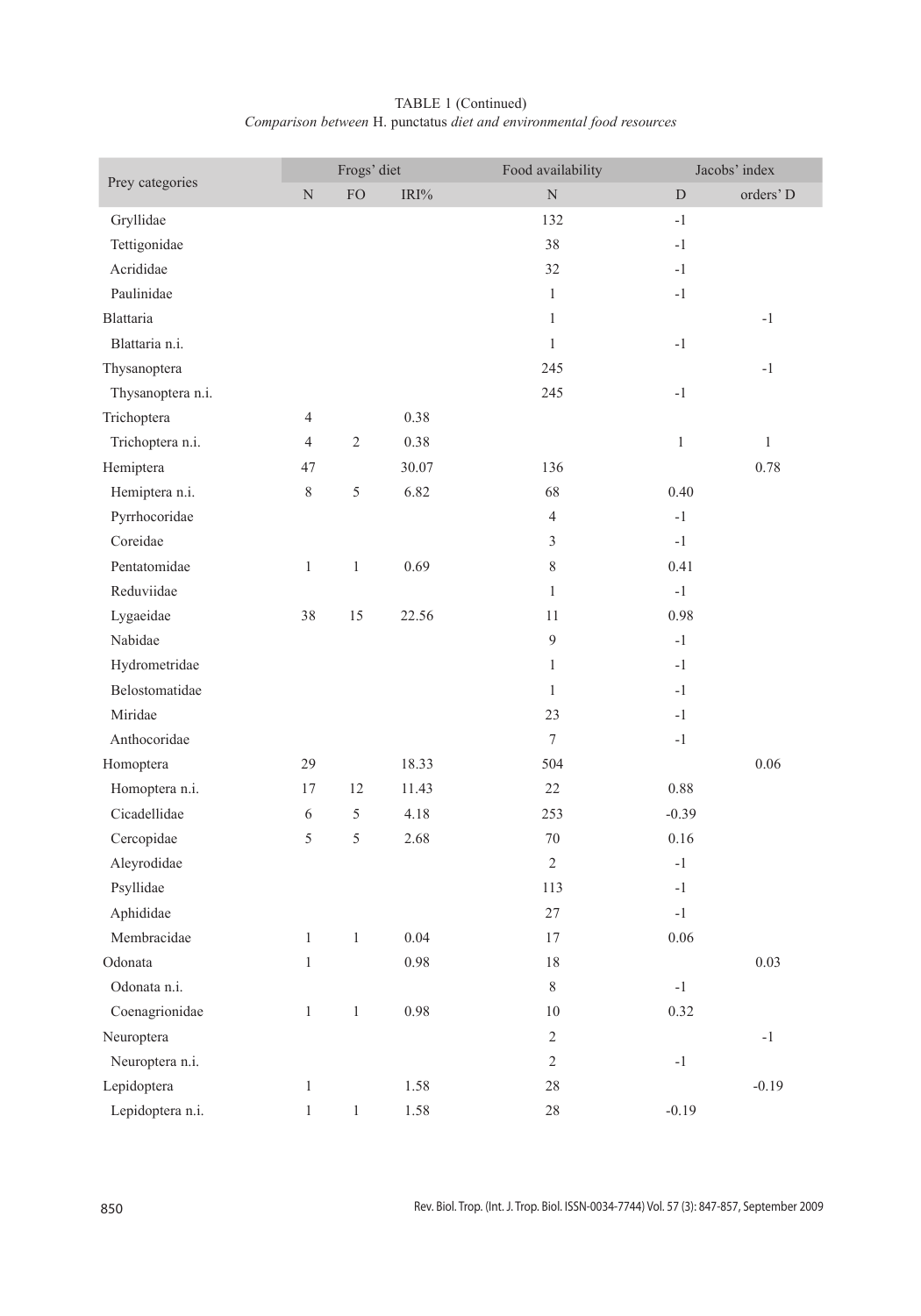| TABLE 1 (Continued) |                                                                       |  |  |  |  |  |  |  |  |
|---------------------|-----------------------------------------------------------------------|--|--|--|--|--|--|--|--|
|                     | Comparison between H. punctatus diet and environmental food resources |  |  |  |  |  |  |  |  |

| Prey categories  | Frogs' diet      |                |         | Food availability |              | Jacobs' index |  |
|------------------|------------------|----------------|---------|-------------------|--------------|---------------|--|
|                  | $\rm N$          | FO             | $IRI\%$ | $\overline{N}$    | $\mathbf D$  | orders' D     |  |
| Coleoptera       | 18               |                | 3.52    | 637               |              | $-0.33$       |  |
| Coleoptera n.i.  | $\mathfrak{Z}$   | $\mathfrak z$  | 0.38    | 44                | 0.14         |               |  |
| Carabidae        |                  |                |         | 23                | $-1$         |               |  |
| Scolytidae       |                  |                |         | $\overline{3}$    | $-1$         |               |  |
| Dytiscidae       |                  |                |         | 20                | $-1$         |               |  |
| Hydrophilidae    |                  |                |         | 26                | $-1$         |               |  |
| Staphilinidae    | $\overline{c}$   | $\mathbf{1}$   | 0.09    | 15                | 0.44         |               |  |
| Pselaphidae      | $\mathbf{1}$     | $\mathbf{1}$   | 0.05    | 37                | $-0.32$      |               |  |
| Elateridae       | $\overline{c}$   | $\sqrt{2}$     | 0.17    | $\tau$            | 0.69         |               |  |
| Scarabaeidae     | $\mathfrak{2}$   | $\overline{2}$ | 0.49    | 9                 | 0.62         |               |  |
| Heteroceridae    |                  |                |         | 4                 | $-1$         |               |  |
| Coccinelidae     | $\mathbf{1}$     | $\mathbf{1}$   | 0.85    | 17                | 0.06         |               |  |
| Chrysomelidae    | 7                | $\overline{4}$ | 1.49    | 270               | $-0.35$      |               |  |
| Curculionidae    |                  |                |         | 162               | $-1$         |               |  |
| Hymenoptera      | 7                |                | 1.00    | 195               |              | $-0.19$       |  |
| Hymenoptera n.i. | $\overline{4}$   | 4              | 0.64    | 91                | $-0.08$      |               |  |
| Braconidae       |                  |                |         | 40                | $-1$         |               |  |
| Ichneumonidae    |                  |                |         | 28                | $-1$         |               |  |
| Chalcididae      |                  |                |         | 6                 | $-1$         |               |  |
| Formicidae       | $\mathfrak{Z}$   | $\mathfrak{Z}$ | 0.36    | 30                | 0.32         |               |  |
| Diptera          | 87               |                | 38.18   | 1320              |              | 0.19          |  |
| Diptera n.i.     | 27               | 15             | 18.35   | 493               | 0.03         |               |  |
| Muscidae         | 18               | 5              | 3.76    | 102               | 0.57         |               |  |
| Sarcophagidae    | $\sqrt{2}$       | $\sqrt{2}$     | 0.40    | 174               | $-0.65$      |               |  |
| Calliphoridae    | $\mathbf{1}$     | $\mathbf{1}$   | 0.04    | 56                | $-0.49$      |               |  |
| Culicidae        | 7                | $\sqrt{6}$     | 1.70    | 216               | $-0.24$      |               |  |
| Psychodidae      | 16               | 11             | 6.82    | 28                | 0.84         |               |  |
| Dolichopodidae   | $\mathbf{1}$     | $\,1\,$        | 0.04    | 172               | $-0.81$      |               |  |
| Simuliidae       | 14               | 13             | 7.03    | $40\,$            | 0.75         |               |  |
| Otitidae         |                  |                |         | $\mathbf{1}$      | $-1$         |               |  |
| Tephritidae      | $\mathbf{1}$     | $\mathbf{1}$   | 0.04    | $\boldsymbol{7}$  | 0.47         |               |  |
| Syrphidae        |                  |                |         | 15                | $^{\rm -1}$  |               |  |
| Stratiomidae     |                  |                |         | $\,1$             | $^{\rm -1}$  |               |  |
| Tipulidae        |                  |                |         | 15                | $-1$         |               |  |
| Arachnida        | 13               |                | 3,07    | 314               |              |               |  |
| Acari            | $\boldsymbol{7}$ | $\sqrt{6}$     | 1.62    | 230               | $-0.27$      | $-0.27$       |  |
| Araneae          | 6                | $\sqrt{6}$     | 1.45    | $\rm 84$          | $0.16\,$     | $0.16\,$      |  |
| Larvae n.i.      | $\overline{c}$   | $\sqrt{2}$     | $0.5\,$ |                   | $\mathbf{1}$ | $\,1$         |  |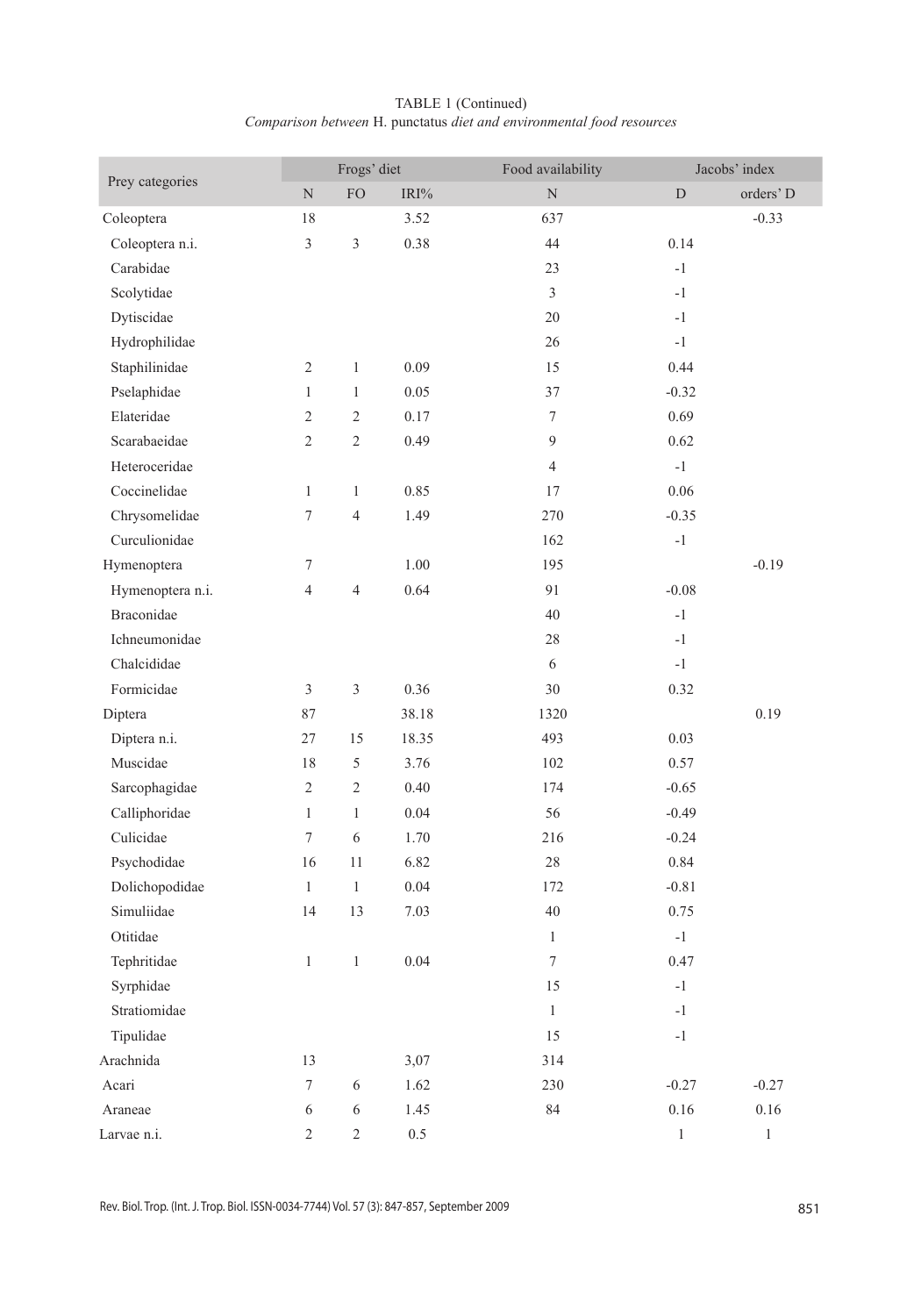TABLE 1 (Continued) *Comparison between* H. punctatus *diet and environmental food resources*

| Prey categories  | Frogs' diet |     |      | Food availability | Jacobs' index |           |
|------------------|-------------|-----|------|-------------------|---------------|-----------|
|                  | N           | FO. | IRI% | .N                |               | orders' D |
| Seeds            | 25          | Q   |      |                   |               |           |
| Total prey items | 213         |     |      | 4 1 0 2           |               |           |

**N** = number of individuals for the given arthropod item; **FO** = frequency of occurrence; **IRI%** = percentage of the relative importance index for the given arthropod item; **D** = electivity value of Jacobs' index for the given arthropod family; **orders'**   $D =$  electivity value of Jacobs' index for the given arthropod order; **n.i.**  $=$  not identified.

were the most important (40.85%), followed by hemipterans (22.07%), with the bulk of this order abundance represented by the family Lygaeidae (17.84%). Homopterans (13.62%) and coleopterans (8.45%) also contributes importantly to frogs' diet (Table 1). In the environment, the most abundant items were also dipterans (32.18%), followed by coleopterans (15.53%), homopterans (12.29%) and collembolans (12.04%) (Table 1).

Diet composition analyzed at prey family level was quite similar between males and females, as indicated by a relatively high dietary overlap ( $O_{ik}$ =0.5534), statistically higher than expected by chance (mean of simulated indexes:  $O_i = 0.3091$ ; p[observed≥expected]=0.044; p[observed≤expected]=0.956). When analyzing diet at order level, the similarity between sexes was extremely high  $(O_{ik}=0.9369)$ and statistically higher than expected by chance (mean of simulated indexes:  $O_{jk}$ =0.3044; p[observed≥expected]<0.0001;<br>p[observed≤expected]=1). The diet (at  $p[observed \le expected] = 1$ ). family level) did not differ between sexes neither in frequency of occurrence (observed  $\chi^2$ =49.619, mean of simulated indexes=166.081, p[observed≥expected]=1; p[observed≤expected]<0.0001) nor in abundances of prey taxa (observed  $\chi^2$ =68.969, mean of simulated index $es=244.843$ ,  $p[observed\ge expected]=1$ ; p[observed≤expected]<0.0001 respectively).

With the exception of four Trichoptera (1.88%) and two undetermined larvae (0.94%), all prey categories found in *H. punctatus* gut contents were also found in sweep net samples, suggesting that food resources estimation was representative. Thirty two out of the sixty six determined arthropods categories in sweepnet samples were found in the guts of frogs. However, four insect orders sampled in the environment were not consumed by *H. punctatus*, but, with the exception of Thysanoptera (n=245, 5.97%), none of them represented an important portion of environmental food resources (Protura: 0.02%; Blattaria: 0.02%; Neuroptera: 0.05%) (Table 1).

Pianka's overlap index between frog diet and environmental food resources was medium  $(O_{ik}=0.4739)$  but statistically higher than expected by chance (mean of simulated indexes:  $O_{ik}$ =0.2296; p[observed≥expected]=0.017; p[observed≤expected]=0.983).

Electivity index shows that *H. punctatus* forages hemipterans selectively over the observed environmental abundance (Z=13.901, p<0.001), particularly because of the disproportional consumption of Lygaeidae (Z=23.386, p<0.001) (Table 1). In contrast, frogs captured coleopterans relatively under their observed environmental abundance (Z=-3.137, p<0.001), while homopterans were foraged almost proportionally to their observed environmental availability ( $Z=0.873$ ,  $p=0.383$ ) (Table 1). Dipterans were numerically and IRI the most important prey item and abundant food resource, and they were consumed scarcely over the observed environmental availability ( $Z=2.736$ ,  $p<0.003$ )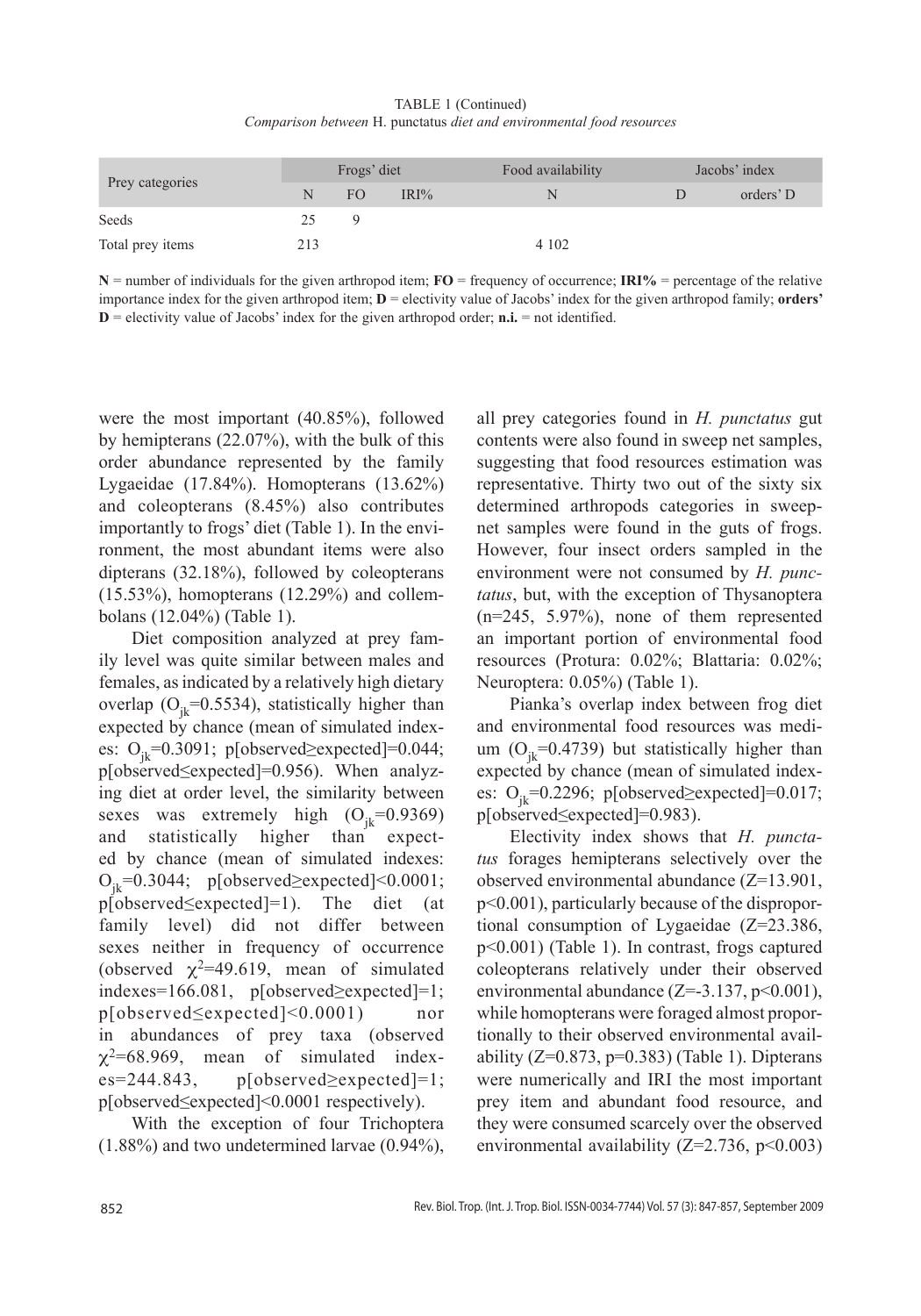(Table 1). Collembolans were a moderately abundant food resource (12.04% of net sampled arthropods) and it appears that frogs avoided to forage on them  $(Z=4.914, p<0.001)$  (Table 1).

Plant seeds were found in 19% of the guts of frogs. Only five prey items had a greater FO than seeds and only three out of 12 prey orders were more abundant (Table 1).

## DISCUSSION

The primary food resources for amphibians are insects and other arthropods like spiders and mites (Duellman & Trueb 1986, Simon & Toft 1991). In this work, we found that *H. punctatus* feeds principally on insects, being the more important orders Diptera, Hemiptera and Homoptera, and marginally on spiders and mites. The sympatric and cogeneric *H. raniceps* also was reported to predate mainly on insects over arachnids (Peltzer & Lajmanovich 2001, Vaz-Silva 2004). Simon & Toft (1991), analyzing mite-eating in frogs, found no specialization on Acari in family Hylidae. On the other hand, Maneyro & Da Rosa (2004) found that Araneae showed the largest numerical proportion in the diet of *H. pulchellus* (also sympatric with *H. punctatus*), followed by Diptera, Hymenoptera and Coleoptera. As well, the diet of *H. albomarginatus* was described to be compound by a greater proportion of arachnids, especially in the dry season (Santos *et al*. 2004). In other two *Hypsiboas* species, *H. calcaratus* and *H. boans*, spiders represented the secondary prey item by their volumetric contribution to frogs diet (Parmelee 1999). Parmelee (1999), also reported an "important volumetric contribution of Araneae to *H. punctatus* diet" in Peruvian Amazonian, but feeding analysis in the cited work was carried on just five frogs and only two spiders were found in anuran guts.

Comparisons of diet composition between males and females are not common in frogs feeding studies. This could be due to the relative difficulty of capturing females in many amphibian species. Particularly in *H. punctatus*, none work evaluates differences in diet between sexes (Parmelee 1999, López *et al*.

2002). In some amphibian species were this comparison has been explored, no differences between sexes have been found in the diet composition (Measey 1998, Hirai and Matsui 2000c), but in other anuran species, differences between males and females have been reported in proportions of several of their more important preys items (Filipello & Crespo 1994, Kam *et al*. 1995). In the present study, we did not found statistical differences between the diet of males and females of *H. punctatus* and, although diet composition similarity was lower when overlap analysis was carried on prey family level than on order level, diet overlap was always high, and higher than expected by chance. Moreover, the reduced number of males in comparison to females analyzed could be limiting diet similarity results reliability, thus larger samples of males should be needed to strengthen these conclusions.

In this study we reported that nine out of forty seven *H. punctatus* specimens analyzed ingested seeds. Although consumption of plant material has been reported in studies on anuran feeding habits, plants are not regarded as an important resource in the anuran diet and some authors suggest the ingestion of plant parts as incidental (Korschgen & Moyle 1955, Linzey 1967, Hedeen 1972, Mahan and Johnson 2007). According to Anderson *et al*. (1999), plant contents may help in the elimination of parasites and provide roughage to assist in grinding up arthropod exoskeletons. To explore any conclusion on the presence of seeds in *H. punctatus* gastrointestinal tracts more studies are required.

As Simon & Toft (1991) argue in their work about diet specialization in small vertebrates, the notion of "specialized" versus "opportunistic" ("generalized") is often constrained by preconcepts on what certain taxa are "supposed" to eat. That is, as insectivores, frogs are already specialized; it is tempting to claim in this context that frogs show no selectivity within a range of prey that one expects them, *a priori*, to eat (Simon & Toft 1991). This issue has been tackled in several feeding studies that evaluated the ant selectivity of a number of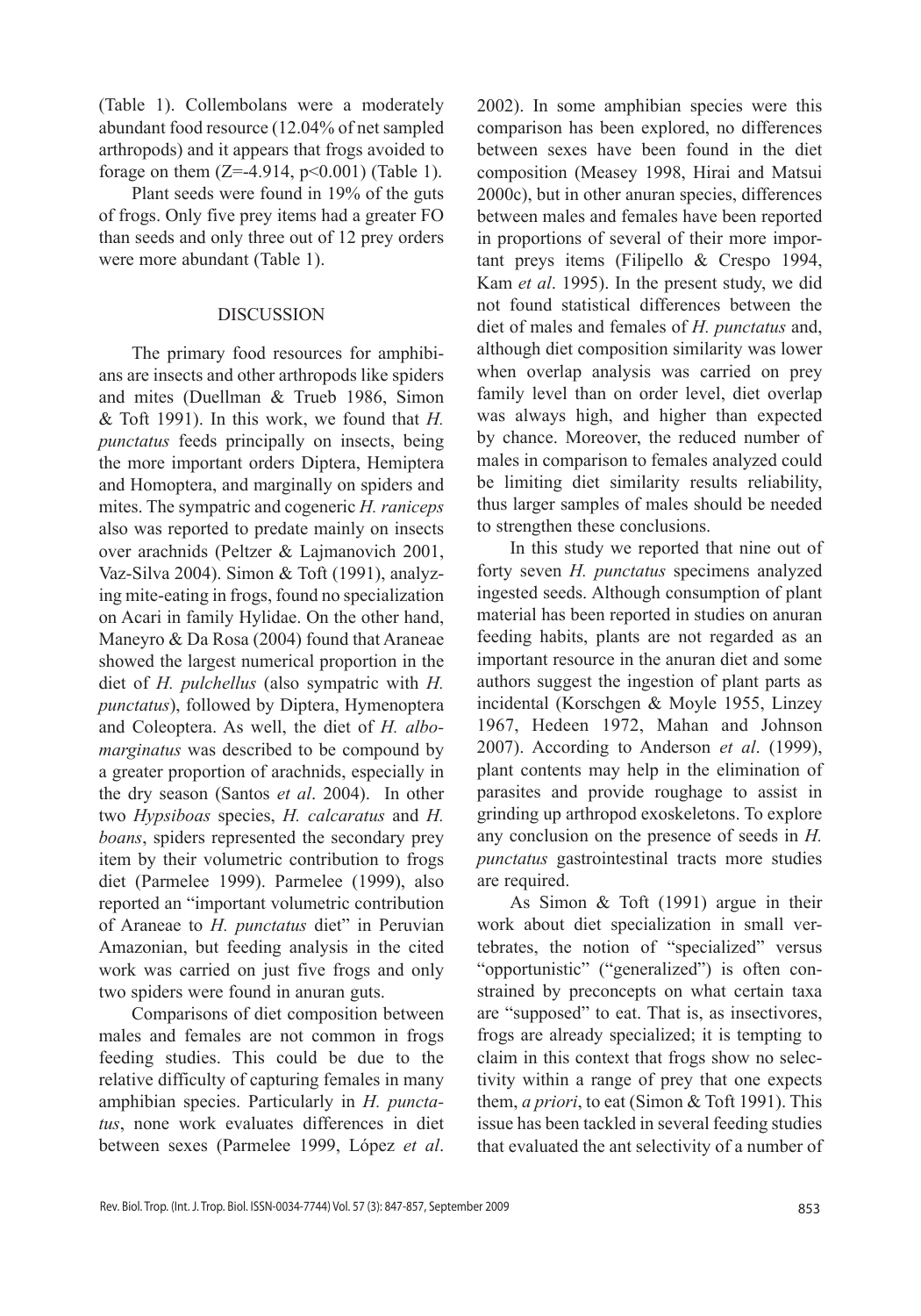anurans based on the comparison of frogs' diet and environmental food resources (Toft 1980, 1981, Issach & Barg 2002, Hirai & Matsui 2000a, 2000b, López *et al*. 2007). These studies have arrived at diverse conclusions for different frog species. While López *et al*. (2007) found that the microhylid *Elachistocleis bicolor* was really selecting ants among a wider range of preys, Hirai & Matsui (2000b) concluded that, although *Gladirana rugosa* consumes a large proportion of ants (56.8%), this foraging pattern really shows a weak avoidance to this abundant prey since its proportion among environmental food resources was 81.3%. To obviate food availability data may lead to an incorrect categorization of predators as specialist or generalist feeders.

In a previous work, López *et al*. (2002) found that *H. punctatus* feeds on dipterans in a similar proportion to our results, with a frequency of occurrence of 58% (FO=56% in this work), and representing 57% of the total prey items computed (41% here). Without an estimation of environmental food resources, the high proportion of this prey item in gut contents may lead to the assumption that red spotted green frog is foraging selectively on dipterans. In the present study, the incorporation of food availability data allowed us to reevaluate this postulation. On one hand, although overlap index between frogs' diet and food resources was medium, it was statistically higher than expected by chance, meaning that this overlap is not the result of a strong selection of food resources consumed. On the other hand, prey electivity index values on the most important food items of *H. punctatus* showed a noticeable selection only for hemipterans, particularly family Lygaeidae, and slight sub-forage on coleopterans. However, the principal food item (numerically, by FO and IRI), dipterans, was consumed in a proportion only slightly over to the observed environmental abundance, thus indicating little selectivity for this prey item. Data on food resource availability is essential for the analysis of feeding ecology of frogs (or any other predator) because it provides critical information for a suitable categorization as

generalist or specialist predators and the understanding of their role in trophic webs.

Finally, considering the wide range distribution of *H. punctatus*, it would be interesting to encourage new feeding studies of this species on other regions of South-America to elucidate if the foraging pattern here described is repeated in different populations and environments where different food resources are available.

## ACKNOWLEDGMENTS

We thank María Gabriela Perotti, Felix Cruz and Gerardo Daniel López for the critical reading of the manuscript, their helpful suggestions and comments. This study was supported with a fellowship of Consejo Nacional de Ciencia y Tecnología (CONICET, Argentina).

#### RESUMEN

La falta de datos sobre la disponibilidad de recursos alimenticios en muchos trabajos sobre ecología trófica de anfibios ha llevado a una comprensión parcial de las estrategias alimentarias de este grupo. Este estudio evalúa la selectividad trófica de una población de *Hypsiboas punctatus* en una laguna del valle aluvial del río Paraná Medio en Argentina, y discute la importancia de los datos de disponibilidad de presas para interpretar las estrategias de alimentación de las ranas. Se analizaron los contenidos gastrointestinales de 47 adultos, y se compararon con la disponibilidad ambiental de presas, estimada mediante muestreo sistemático del micro-hábitat de forrajeo de los anuros. Se identificaron 33 categorías de presas. Las más importantes fueron dípteros, hemípteros, homópteros y coleópteros. Se encontró una elevada similitud entre la dieta de machos y hembras, y no se hallaron diferencias significativas en su composición. Los recursos alimenticios más abundantes fueron los dípteros, coleópteros, homópteros y colémbolos. La superposición de nicho trófico fue media (índice de Pianka) pero significativamente más elevada que la esperada por azar. *H. punctatus* consumió dípteros en una proporción levemente superior a su disponibilidad ambiental (índice de selectividad de Jacobs). La estrategia de depredación de *H. punctatus* se ajusta mejor a una táctica generalista, ya que su principal ítem presa y algunos ítems secundarios fueron capturados en proporciones similares a su disponibilidad ambiental, y solo una porción reducida de su espectro de recursos tróficos fue consumida selectivamente. Estos resultados evidencian la importancia de incluir los datos de disponibilidad de recursos en los estudios de alimentación para lograr un mejor entendimiento de la ecología trófica de los anfibios.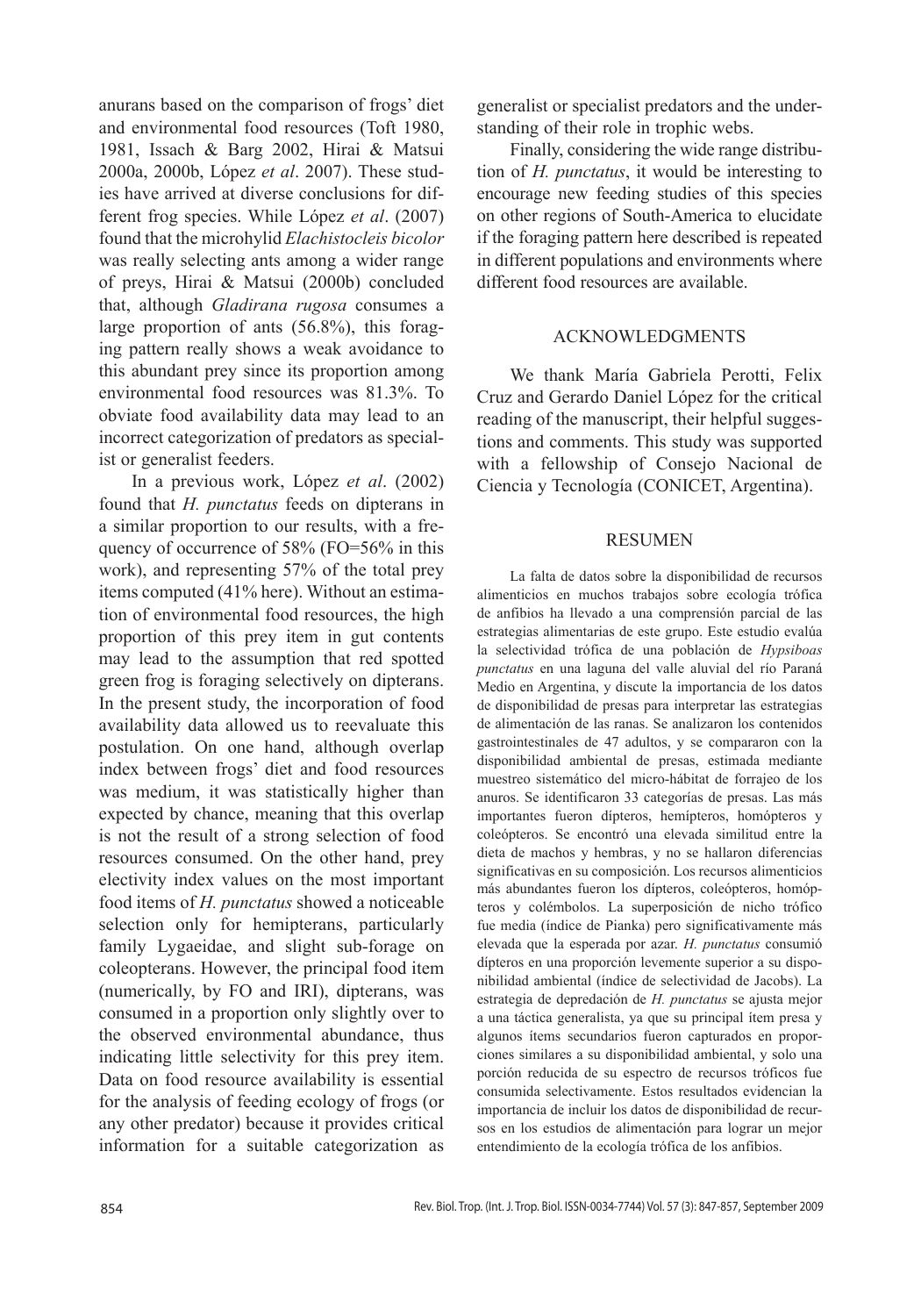**Palabras clave:** *Hypsiboas punctatus*, selectividad trófica, recursos alimenticios, dieta, anuros.

#### REFERENCES

- Anderson, A.M., D.A. Haukos & T.J. Anderson. 1999. Diet composition of three anurans from the Playa Wetlands of Northwest Texas. Copeia 1999: 515-520.
- Burton, T.M. 1976. An analysis of feeding ecology of the salamanders (Amphibia, Urodela) of the Hubbard Brook Experimental Forest, New Hampshire. J. Herpetol. 10: 487-204.
- Caldwell, J.P. & L.J. Vitt. 1999. Dietary asymmetry in leaf litter frogs and lizards in a transitional northern Amazonian rain forest. Oikos. 84: 383-397.
- Cott, H.B. 1932. On the ecology of tree-frogs of the Lower Zambesi Valley, with special reference to predatory habits considered in relation to the theory of warning colours and mimicry. Proc. Zool. Soc. Lond. 1932: 471-541.
- Cott, H.B. 1934. On the ecology of *Hyla arborea var. meridionalis* in Gran Canaria, with special reference to predatory habits considered in relation to the protective adaptations of insects. Proc. Zool. Soc. Lond. 1934: 311-331.
- Drago, E.C., I.E. de Drago, O.B. Oliveros & A.R. Paira. 2003. Aquatic habitats, fish and invertebrates assemblages of the Middle Paraná River. Amazoniana. 17: 291-341.
- Duellman, W.E. & L. Trueb. 1986. Biology of Amphibians. McGraw-Hill, New York, New York, USA. 670p.
- Duellman, W.E. & M. Lizana. 1994. Biology of a sit-andwait predator, the leptodactylid frog *Ceratophrys cornuta*. Herpetologica, Emporia. 50: 51-64.
- Dunham, A.E. 1983. Realized niche overlap, resource abundance, and intensity of interspecific competition: pp. 261-280, In: R.B. Pianka & T. Schoener (eds.), Lizard Ecology: studies of a model organism. Harvard, Massachussetts, USA.
- Filipello, M.A. & F.A. Crespo. 1994. Alimentación en *Melanophryniscus stelzneri* (Anura: Bufonidae). Cuad. de Herp. 8: 18-24.
- Frost, S.W. 1924. Frogs as insect collectors. J. N. Y. Entomol Soc. 32:174-185.
- Frost, S.W. 1935.The food of *Rana catesbeiana*. Copeia. 1935: 15-18.
- Gallardo, J.M. 1987. Anfibios Argentinos. Guía para su identificación. 83p.
- Gallardo, J.M. & E. Varela de Olmedo. 1992. Anfibios de la República Argentina: Ecología y comportamiento. Fauna de agua dulce de la República Argentina. PROFADU (CONICET), La Plata, 41(1): 116 pp.
- Gotelli, N.J. & G.L. Entsminger. 2003. EcoSim: Null Models Software for Ecology, Version 7. Acquired Intelligence Inc. & Kesey-Bear, Burlington, Vermont, USA. http://www.garyentsminger.com/ecosim/index. htm. Accessed on 18 June 2008.
- Hamilton, W.J. Jr. 1930. Notes on the food of the American toad. Copeia. 2: 45.
- Hamilton, W.J. Jr. 1948. The food and feeding behavior of the green frog *Rana clamitans* Latreille in New York State. Copeia. 1948: 203-207.
- Hedeen, S.E. 1972. Food and feeding behavior of the mink frog, *Rana septentrionalis* Baird, in Minnesota. Am. Midl. Nat. 88:291-300.
- Hirai, T. 2004. Diet composition of the Indian rice frog, *Rana limnocharis*, in the floodplain of the Kizu River, Japan. Herpetol. J. 14: 149-152.
- Hirai, T. & M. Matsui. 2000a. Ant specialization in diet of the narrowmouthed toad, *Microhyla ornata*, from Amamioshima Island of the Ryukyu Archipelago. Curr. Herpetol. 19: 27-34.
- Hirai, T. & M. Matsui. 2000b. Myrmecophagy in a Ranid Frog *Rana rugosa*: Specialization or Weak Avoidance to Ant Eating? Zool. Sci. (Tokyo). 17: 459-466.
- Hirai, T. & M. Matsui. 2000c. Feeding Habits of the Japanese Tree Frog, *Hyla japonica*, in the Reproductive Season. Zool. Sci. 17: 977-982
- Hirai, T. & M. Matsui. 2001a. Food habits of an endangered Japanese frog, *Rana porosa brevipoda*. Ecol. Res. 16: 737-743.
- Isacch, J.P. & M. Barg. 2002. Are bufonid toads specialized ant-feeders? A case test from the Argentinian flooding pampa. Journal of Natural History. 36: 2005-2012.
- IUCN, Conservation International, and NatureServe. 2006. Global Amphibian Assessment. <www.globalamphibians.org>. Accessed on 18 June 2008.
- Jacobs, J. 1974. Quantitative measurement of food selection: a modification of the forage ratio and Ivlev's electivity indices. Oecologia. 14: 413-417.

Rev. Biol. Trop. (Int. J. Trop. Biol. ISSN-0034-7744) Vol. 57 (3): 847-857, September 2009 855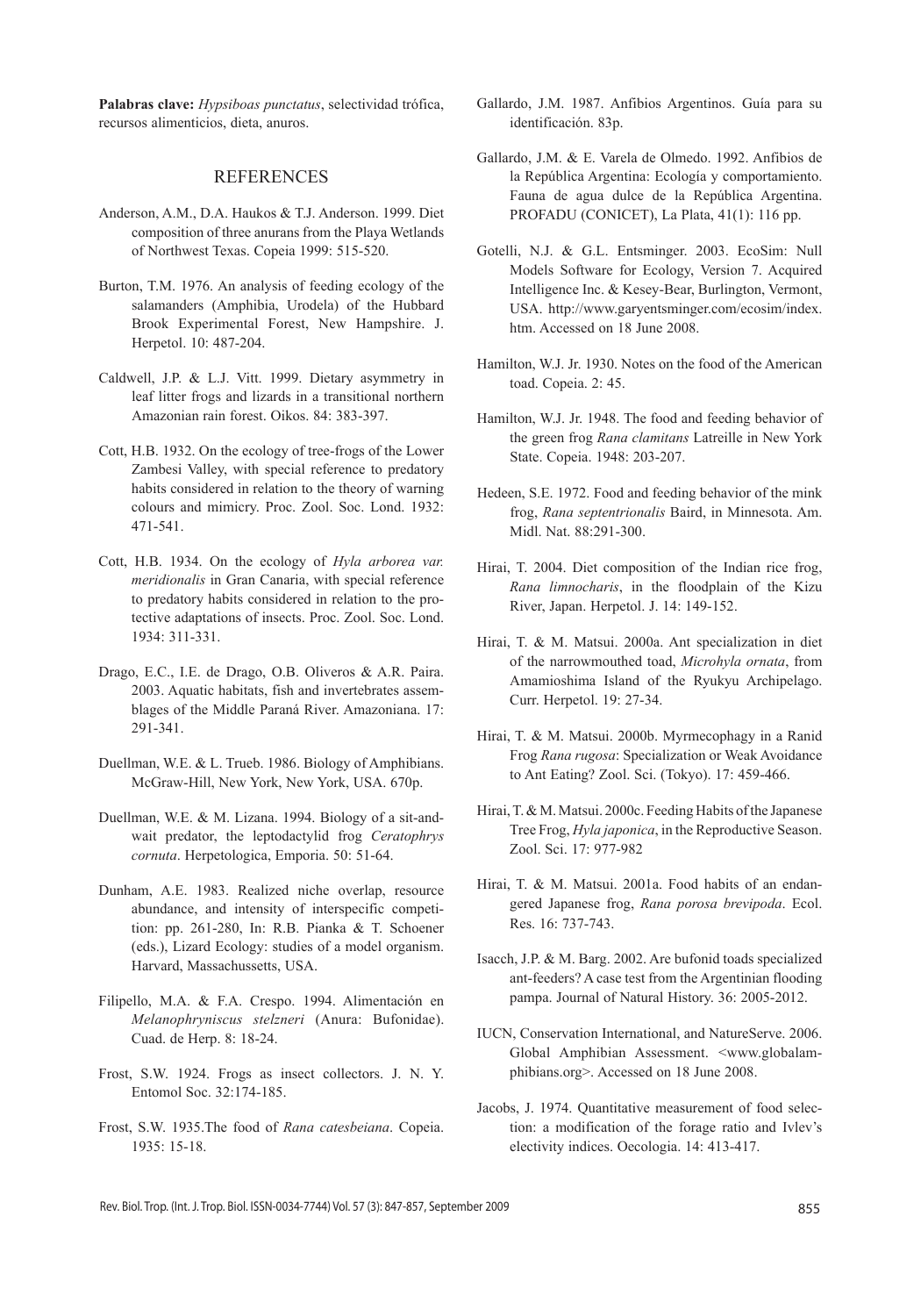- Kam, Y.C., C.S. Wang & Y.S. Lin. 1995. Reproduction and diet of te brown frog *Rana longicrus* in Taiwan. Zool. Stud. 34: 193-201.
- Klimstra, W.D. & C.W. Meyers. 1965. Foods of the toad *Bufo woodhousei fowleri* Hinckley. Transactions of the Illinois State Academy of Science. 58: 11-26.
- Korschgen, L.J. & D.L. Moyle. 1955. Food habits of the bullfrog in central Missouri farm ponds. Am. Midl. Nat. 54: 332-341.
- Krebs, J.R. 1978. Optimal foraging: decision rules for predators, p 23–63. In: J.R. Krebs & N.B. Davies (eds). Behavioural Ecology: An Evolutionary Approach. Oxford: Blackwell, London, England.
- Lajmanovich, R.C. 1995. Relaciones tróficas de bufonidos (Anura, Bufonidae) en ambientes del Río Paraná, Argentina. Alytes. 13: 87-103.
- Lajmanovich, R.C. 1996. Dinámica trófica de jóvenes de *Leptodactylus ocellatus* (Amphibia: Anura), en una isla del Paraná, Argentina. Cuad. Herpetol. 10: 11-23.
- Lescure, J. 1971. L'álimentation du crapaud *Bufo regularis* Reuss et de la grenouille *Dicroglossus occipitales* (Gunther) au Senégal. Bulletin del'Institut Fondamental d'Afrique Noire. 33: 446-466.
- Lieberman, S.S. 1986. Ecology of the leaf litter herpetofauna of a Neotropical rain forest: La Selva, Costa Rica. Acta Zool. Mex. 15: 1-72.
- Linzey, D.W. 1967. Food of the leopard frog *Rana pipiens*, in central New York. Herpetologica. 23: 11-17.
- López, J.A., M.P. Perltzer & R.C. Lajmanovich. 2002. *Hyla punctata* (NCN). Diet. Herpetol. Rev. 33: 125-126.
- López, J.A., M.P. Perltzer & R.C. Lajmanovich. 2003. *Physalaemus riograndensis* (NCN). Diet. Herpetol. Rev. 34: 360.
- López, J.A., M.M. Arias, M.P. Perltzer & R.C. Lajmanovich. 2005a. Dieta y variación morfométrica de *Leptodactylus ocellatus* (linnaeus, 1758) (anura: leptodactylidae) en tres localidades del centro-este de argentina. Bol. Asoc. Herpetol. Esp. 16: 32-39.
- López, J.A., M.P. Perltzer & R.C. Lajmanovich. 2005b. Dieta y solapamiento del subnicho trófico de nueve especies de leptodactílidos en el Parque General San Martín (Argentina). Rev. Esp. Herpetol. 19: 19-31.
- López, J.A., R. Ghirardi, P.A. Scarabotti & M.C. Medrano. 2007. Feeding ecology of *Elachistocleis bicolor* in a

riparian locality of the middle Paraná River. Herpetol. J. 17: 48-53.

- Mahan, R.D. & J.R. Johnson. 2007. Diet of the Gray Treefrog (*Hyla versicolor*) in Relation to Foraging Site Location, J. Herpetol. 41: 16-23.
- Maneyro, R. & I. da Rosa. 2004. Temporal and spatial changes in the diet of *Hyla pulchella* (Anura, Hylidae) in southern Uruguay. Phyllomedusa 3: 101-113.
- Maneyro, R., D.E. Naya, I. da Rosa, A. Canavero & A. Camargo. 2004. Diet of the South American frog *Leptodactylus ocellatus* (Anura, Leptodactylidae) in Uruguay. Iheringia Ser. Zool. 94: 57-61.
- Measey, G. J. 1998. Diet of feral *Xenopus laevis* (Daudin) in South Wales, U. K. J. Zool. Lond. 246: 287-298.
- Neiff, J.J. 2001. Biodiversity in some tropical wetlands systems of South America, pp 157-186. *In:* B. Gopal, W.J. Junk & J.A. Davis (eds). Biodiversity in wetlands: assessment, function and conservation. Blackhuys, Leiden, The Netherlands.
- Parmelee, J.R. 1999. Trofhic ecology of a tropical anuran assemblage. Scientific Papers. Natural History Museum, The University of Kansas. 11: 1-59.
- Peltzer, P.M. & R.C. Lajmanovich. 2001. *Hyla raniceps* (NCN). Diet. Herp. Rev. 32: 247-248.
- Pianka, E.R. 1974. Niche overlap and diffuse competition. Proc. Natl. Acad. Sci. U. S. A. 71: 2141-2145.
- Pianka, E.R. 1986. Ecology and Natural History of Desert Lizards. Princeton, New Jersey, U.S.A. 150-167.
- Pinkas, L., M.S. Oliphant & Z.L. Iverson. 1971. Food habit of albacore bluefin, tuna and bonito in California water. California Department of Fishing Game. Fish Bull. 152: 1105.
- Santos, E.M., A.V. Almeida & D. Vasconcelos. 2004. Feeding of six anuran (Amphibian: Anura) species in a rainforest fragment in Northeastern Brazil. Iheringia, Ser. Zool. 94: 433-438.
- Simon, M.P. 1982. The evolution and ecology of parental care in a terrestrial breeding frog from New Guinea. - Ph.D. Thesis, University of California, Davis, USA.
- Simon, M.P & C.A. Toft. 1991. Diet Specialization in Small Vertebrates: Mite-Eating in Frogs. Oikos. 61: 263-278.